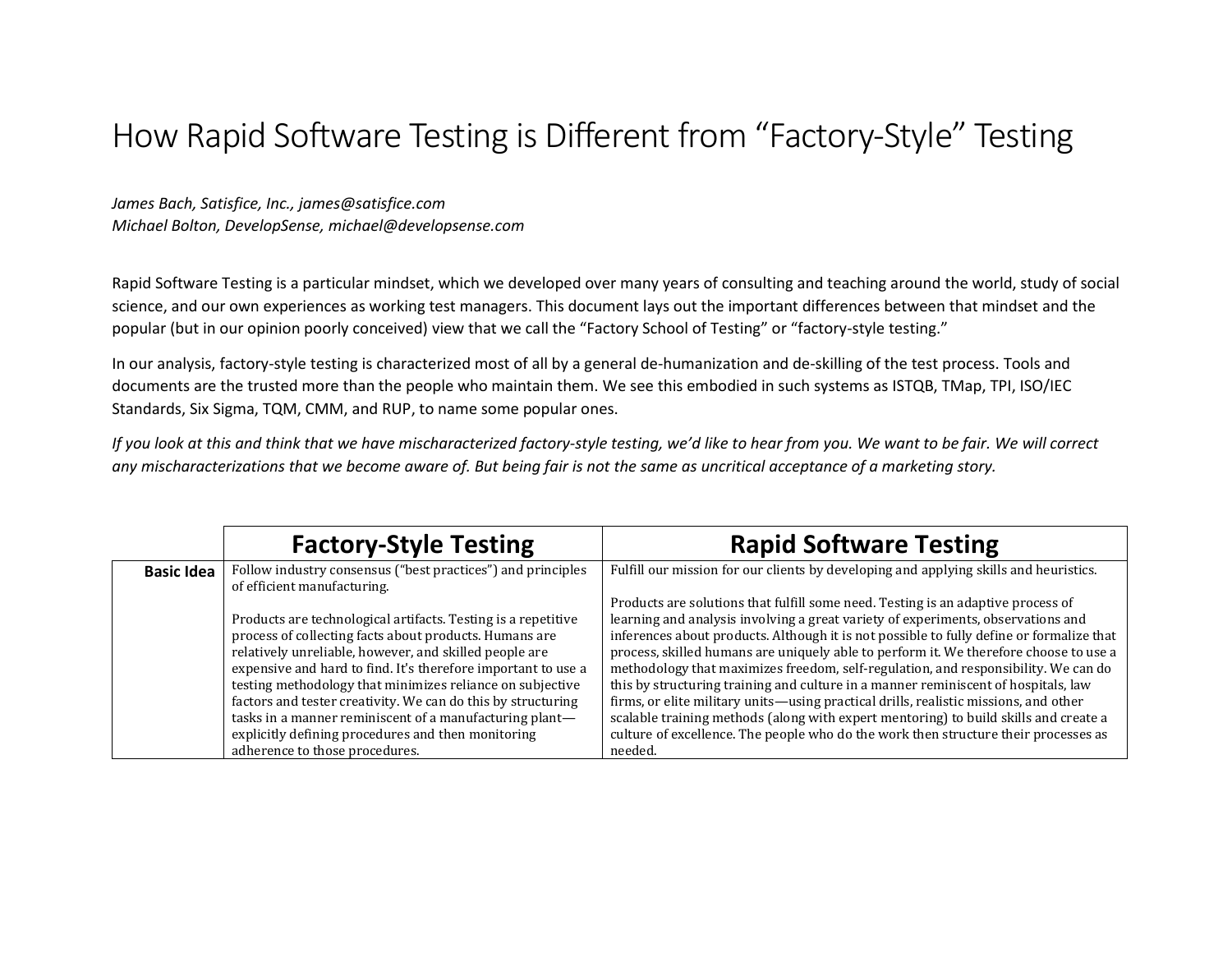| <b>Notion of</b>    | A product is a system of elements and behaviors that fulfill      | A product is a system of elements and behaviors, created by people, that creates a       |
|---------------------|-------------------------------------------------------------------|------------------------------------------------------------------------------------------|
| Product             | explicitly defined requirements. The quality of a product is      | desirable experience or solution for other people. A product is always produced in       |
|                     | how well it conforms to those requirements. Quality should        | some set of circumstances (we call that the context) and is delivered to some other      |
| Quality             | be measured objectively.                                          | context. Value has many aspects, some of which cannot be made explicit. Meanwhile,       |
|                     |                                                                   | context may change over time. Therefore, there can no such thing as an objective or      |
|                     |                                                                   | unchanging measure of quality. We can, however, discuss and construct a useful           |
|                     |                                                                   | consensus about what value we think we're delivering.                                    |
| <b>Purpose of</b>   | The purpose of testing is to detect non-conformances              | The immediate purpose of testing is to understand the truth about the product. This      |
| <b>Testing</b>      | between a product and its specifications, so that they may        | in turn is done for other purposes. Usually the broader purpose is to find bugs. That    |
|                     | be resolved. Specifications may exist on several levels,          | means informing our clients about what they would consider to be anything about          |
|                     | which leads to the concept of verification and validation.        | the product that threatens or unduly limits its value. In that case, a tester acts as an |
|                     | Verification means checking a component against its               | agent for people who have the power to decide what the product should be. Testing        |
|                     | immediate spec, while validation means checking that it           | is sometimes done for other broad purposes, too, such as evaluating another testing      |
|                     | fulfills its ultimate requirements (that it is "fit for purpose") | process, training testers, or helping customer service prepare to support the product.   |
| Central             | Does the product pass all the tests? Are there formal tests       | Whom do we serve? What matters to them? Are we confident we know all the                 |
| <b>Questions of</b> | for each defined requirement?                                     | important problems in the product (regardless of defined requirements)? Without          |
| <b>Testing</b>      |                                                                   | wasting our time or resources, is the testing adequate to detect every important         |
|                     |                                                                   | problem that could reasonably be found (regardless of the formality of the testing)?     |
| <b>Unit of Work</b> | The unit of testing work is usually a "test case," which may      | There are no fixed "units of work" as such in RST. Testing is conceived as a deep        |
|                     | be a detailed set of instructions or a set of data for feeding to | intellectual process rather than an algorithmic mechanism. However, the central unit     |
|                     | a formal (and perhaps automated) fact-checking                    | of concern in RST is the "test." A test is an experiment performed by a tester for the   |
|                     | mechanism. Often used interchangeably with the term               | purposes of evaluating a product. Tests are usually embedded in a broader entity         |
|                     | "test."                                                           | called a "test activity." Test activities may be structured in sessions (uninterrupted   |
|                     |                                                                   | blocks of time), threads, or phases. Test sessions may be amenable to counting, and      |
|                     |                                                                   | in Session-based Test Management they form a reasonably comparable unit of work          |
|                     |                                                                   | that can be made visible to outsiders.                                                   |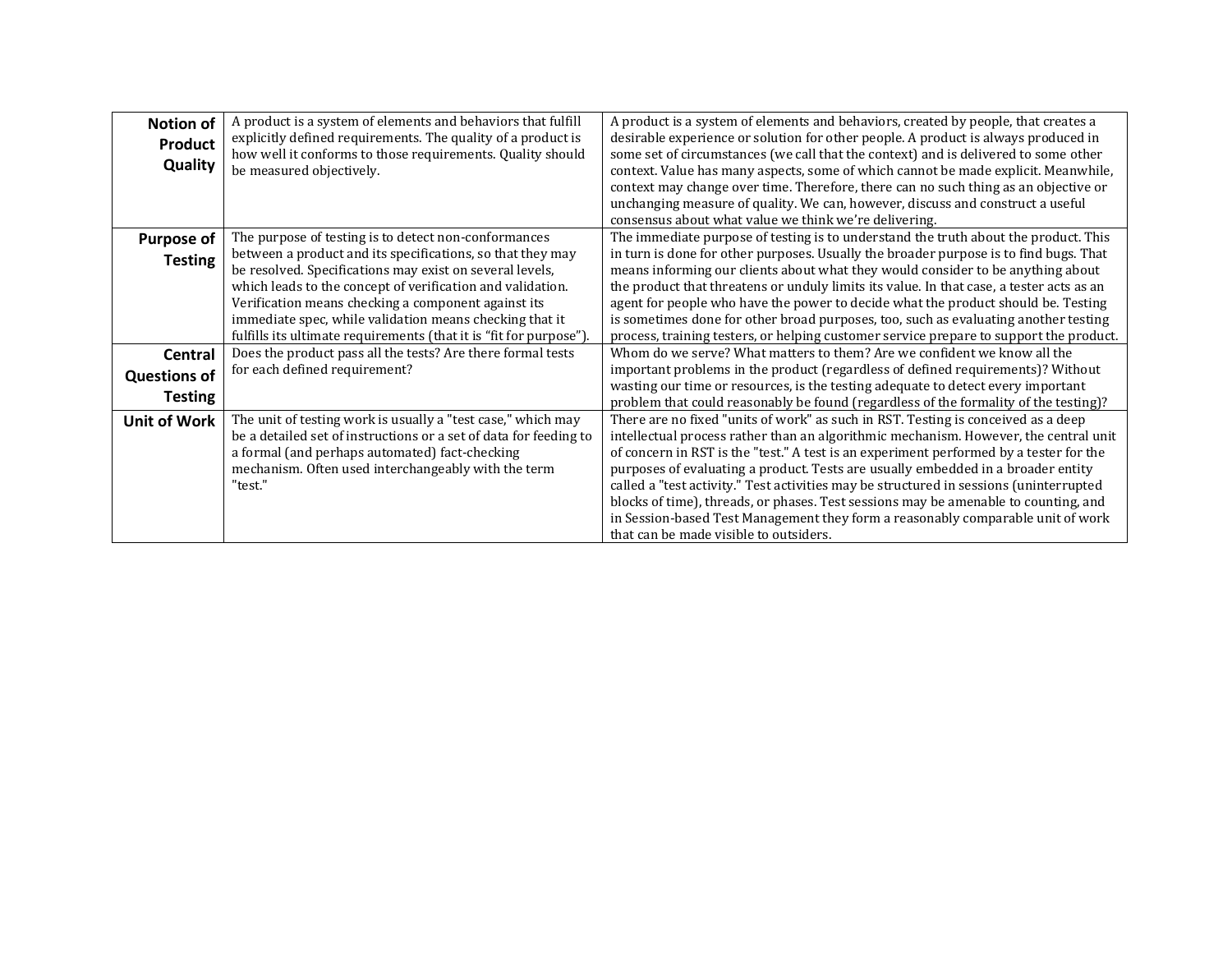| <b>Method of</b><br>Control                     | Artifact-based and procedure-based management: The<br>process is intended to be manageable, ultimately, by non-<br>testers or testers-not-present, using detailed instructions<br>communicated explicitly via formal documents. These<br>instructions (which may be loosely called "scripts") are<br>followed by testers who are not expected to manage the<br>value of their own time (but are expected to faithfully follow<br>the instructions).<br>Documents generally include: test plan, test case | People-based and activity-based management: A tester managing a test process is<br>called the "responsible tester" for that work. In RST it is important to trace who is<br>responsible for each aspect of testing, and for that tester to be appropriately<br>equipped and skilled in order to fulfill that role. Skilled testers manage their own<br>processes (which may include personal supervision of supporting testers) via a<br>negotiated mission, formal and informal heuristics, and ongoing evaluation and<br>communication of the emerging "testing story" comprised mainly of a description of<br>test activities.<br>Testing proceeds in a generally exploratory fashion, even though it may be |
|-------------------------------------------------|----------------------------------------------------------------------------------------------------------------------------------------------------------------------------------------------------------------------------------------------------------------------------------------------------------------------------------------------------------------------------------------------------------------------------------------------------------------------------------------------------------|-----------------------------------------------------------------------------------------------------------------------------------------------------------------------------------------------------------------------------------------------------------------------------------------------------------------------------------------------------------------------------------------------------------------------------------------------------------------------------------------------------------------------------------------------------------------------------------------------------------------------------------------------------------------------------------------------------------------|
|                                                 | specifications (probably including test procedures as well),<br>test results, occasionally a traceability matrix, too.                                                                                                                                                                                                                                                                                                                                                                                   | formalized ("scripted") to some degree at the discretion of the responsible tester.<br>Also, at the tester's discretion, many different forms of documents may be used to<br>help manage the process. Documents are as concise as possible to minimize<br>maintenance cost and maximize testing value. Typical documents include: risk<br>outline, product coverage outline, test activity outline. These are often manifested as<br>mindmaps or post-it notes.                                                                                                                                                                                                                                                 |
|                                                 |                                                                                                                                                                                                                                                                                                                                                                                                                                                                                                          | If high accountability and frequent formal reporting is needed, consider using<br>thread-based or session-based test management to package and monitor test<br>activities.                                                                                                                                                                                                                                                                                                                                                                                                                                                                                                                                      |
|                                                 |                                                                                                                                                                                                                                                                                                                                                                                                                                                                                                          | Do not use metrics for any purpose of controlling people; use metrics only for<br>purposes of casual inquiry, so as to provoke useful conversations.                                                                                                                                                                                                                                                                                                                                                                                                                                                                                                                                                            |
| Approach to<br><b>Estimating</b><br><b>Work</b> | Estimate required test cases based on review of<br>specifications, if possible. Otherwise estimate by analogy to<br>comparable projects.                                                                                                                                                                                                                                                                                                                                                                 | Estimate work incrementally as you test or prepare to test, using the test estimation<br>poster heuristic. Use all available information to identify necessary activities as well<br>as any obstacles to the test process. Do not pretend to be able to predict how many<br>bugs or builds or changes you will have to deal with-all of which may strongly<br>impact testing.                                                                                                                                                                                                                                                                                                                                   |
|                                                 |                                                                                                                                                                                                                                                                                                                                                                                                                                                                                                          | Avoid estimating if possible, but if needed, estimate test effort for an ideal (i.e. bug-<br>free and instantly available) individual test cycle (i.e. testing needed for a single<br>build) based on a requisite variety of test activities mapped to the full breadth of<br>coverage areas. Express the estimation as a set of test session counts.                                                                                                                                                                                                                                                                                                                                                           |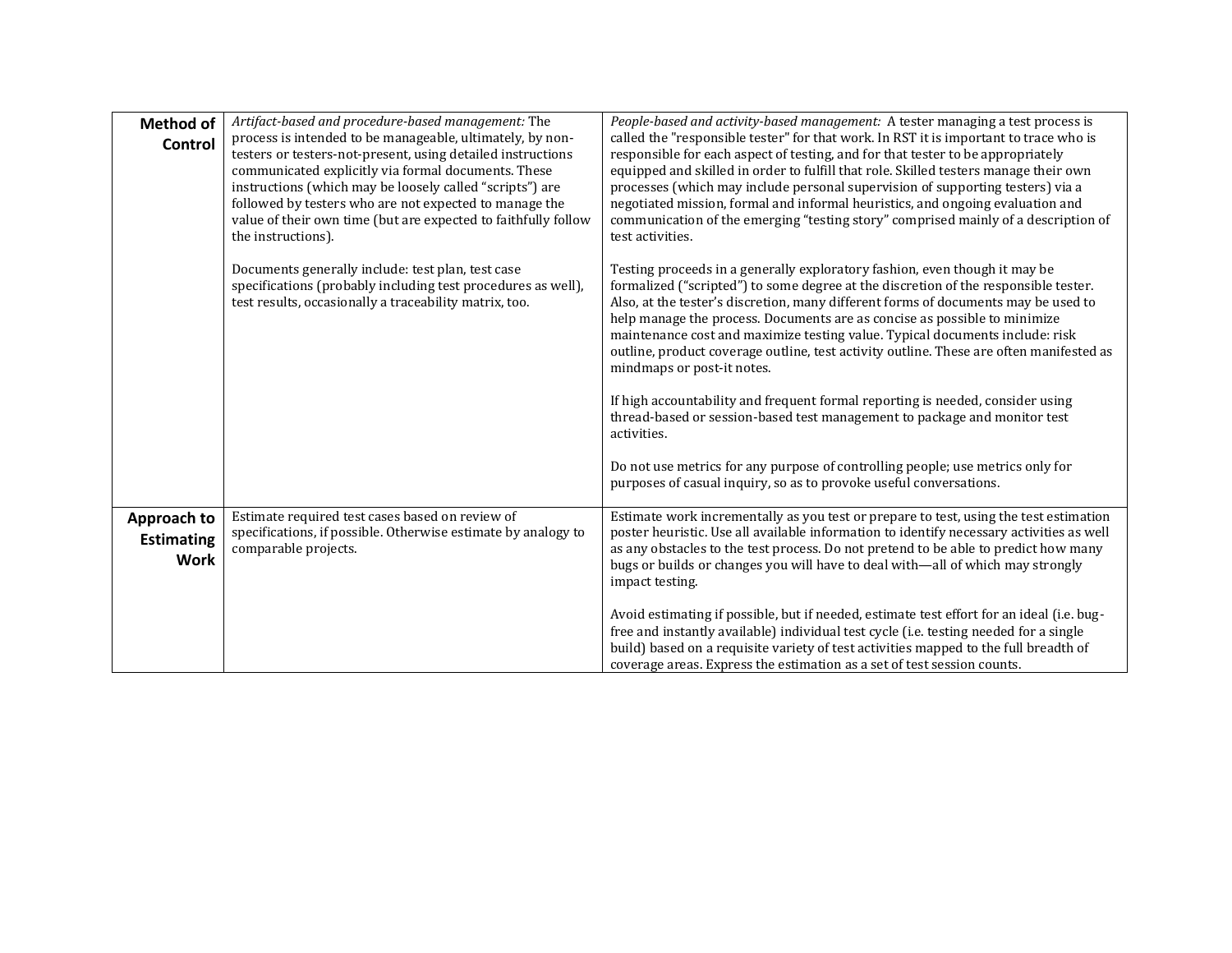| Approach to<br><b>Test Design</b>                      | Apply any of a list of named test techniques such as<br>"equivalence class partitioning," or "boundary testing."<br>Another approach is to itemize the parts of the<br>specifications and write instructions that "try" or "tour"<br>each of them.<br>Whatever test design method is used, it should be<br>standardized across the organization.                  | Test design is identical to experiment design as practiced in the sciences. All the<br>methods and skills used in science are potentially relevant to software testing. We<br>proceed by conjecture and refutation.<br>Test design skill is gained through training and practice. Test techniques are<br>heuristics that require skill, otherwise they are hollow.<br>The basic method of test design is to model the product in a requisite variety of<br>business-relevant ways, then determine ways to operate and interact with the<br>product that "cover" the product with respect to those models while applying a<br>requisite variety of business-relevant oracles to detect problems.                                                                                                                                                           |
|--------------------------------------------------------|-------------------------------------------------------------------------------------------------------------------------------------------------------------------------------------------------------------------------------------------------------------------------------------------------------------------------------------------------------------------|-----------------------------------------------------------------------------------------------------------------------------------------------------------------------------------------------------------------------------------------------------------------------------------------------------------------------------------------------------------------------------------------------------------------------------------------------------------------------------------------------------------------------------------------------------------------------------------------------------------------------------------------------------------------------------------------------------------------------------------------------------------------------------------------------------------------------------------------------------------|
| Ideal<br>Sequence of<br><b>Events</b>                  | 1.<br>Receive correct specification.<br>2.<br>Create test cases based on specification.<br>3.<br>Set up the test lab and facilities.<br>4.<br>(if possible) Automate test cases.<br>5.<br>Receive product to test.<br>6.<br>Run (or re-run) tests.<br>7.<br>Report problems.<br>8.<br>Receive new product with bug fixes.<br>9.<br>Re-run tests and verify fixes. | There is no ideal sequence. Sequence and phasing of work is entirely contingent on<br>the testing context. We ask ourselves "what's a good thing to do now?" Here are<br>some general things that happen, which may happen in any order or portion,<br>simultaneously or incrementally.<br>Learn about and model the product.<br>Analyze product risk.<br>Conceive of worthwhile test activities.<br>Test the product and report problems.<br>Explain and justify the testing.<br>Formalize the testing to improve test integrity.<br>Deformalize the testing to expand test coverage.<br>Set up the test lab and facilities.<br>Modify, redirect, and improve the work as conditions change.<br>Stop doing things that aren't helping enough.<br>Develop and improve relationships with the team.<br>Discover and experiment with new tools and methods. |
| <b>Attitude</b><br><b>Toward</b><br>Change             | V-Model or Waterfall. Prevent disruptive changes by proper<br>planning in advance. Document the plan in detail, and<br>prepare test plan and test cases in advance. Disciplined<br>planning and communication eliminate surprises, later on.                                                                                                                      | We use an agile approach. We focus on preparation rather than planning. We focus<br>on lowering the cost of exploratory cycles rather than deciding things up front.<br>Whatever plans are made are going to change, so let's adapt to that change quickly.                                                                                                                                                                                                                                                                                                                                                                                                                                                                                                                                                                                               |
| <b>Method of</b><br><b>Assessing</b><br><b>Testing</b> | Review test artifacts. Review traceability of test cases to<br>requirements. Capture and monitor metrics based on test<br>case counts. Check whether documents conform to all<br>process requirements. Possibly monitor code coverage<br>using appropriate tools. Count bugs that escape the test<br>process.                                                     | Discuss the testing with responsible tester. Personally observe testing (or<br>demonstrations thereof). Observe and discuss the application of relevant heuristics.<br>Evaluate the test strategy and test results relative to the needs of the business (we<br>call that "test framing"). Don't count bugs that escape the test process (the count<br>doesn't mean anything), instead investigate and learn from each one.                                                                                                                                                                                                                                                                                                                                                                                                                               |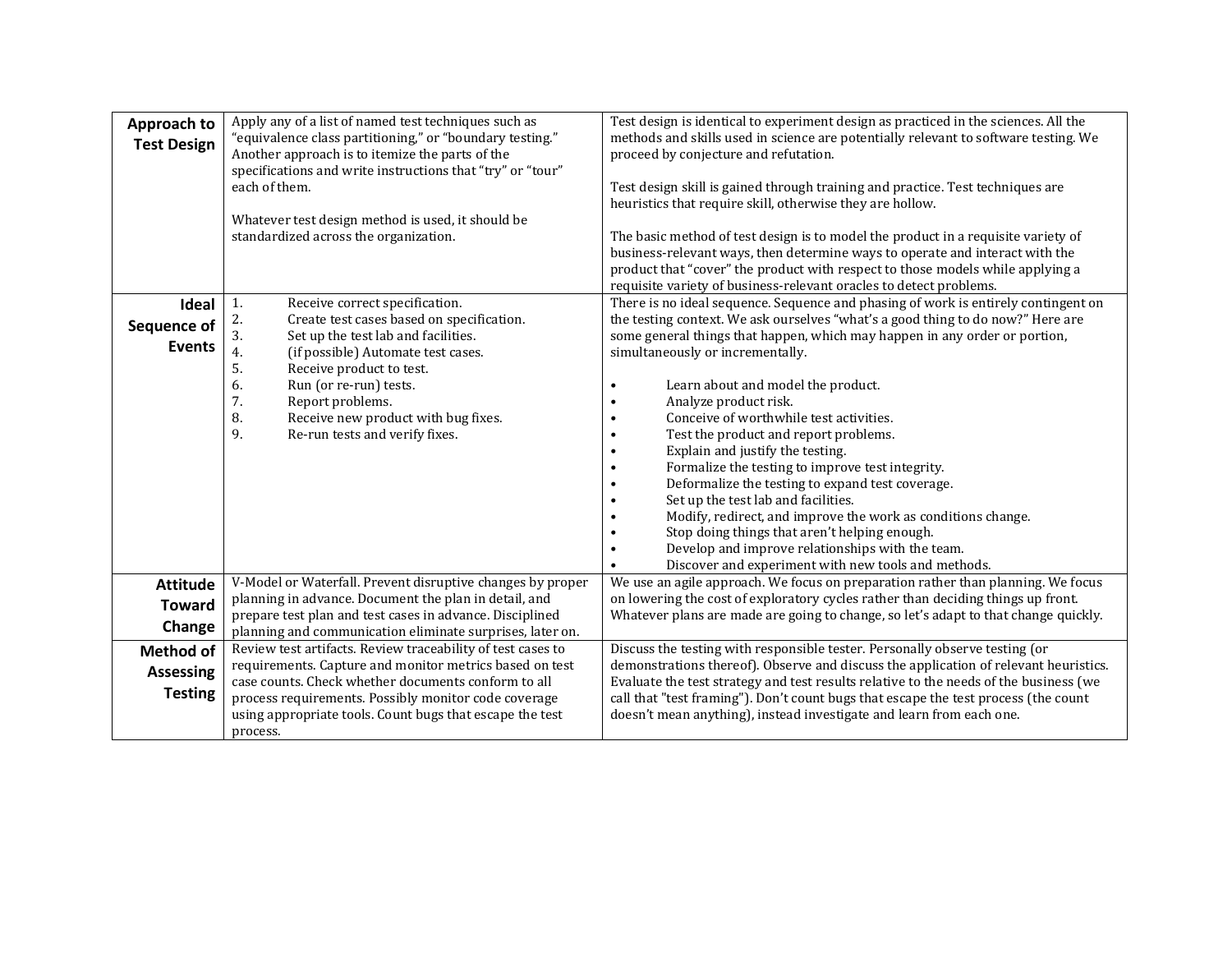| <b>Definition of</b><br><b>Done</b> | All tests performed. Planned testing is complete. At this<br>point the product is considered validated. The test results or<br>report is then "signed off" by management.                                                                                                                                                                                                                                                                                                                                                                                                                                                                                                                                                    | All important questions about the status of the product have been answered. Clients<br>are able to make well-informed decisions about it.<br>Complete testing is impossible and there is no test for "always works." Instead we<br>are obliged to stop when we conclude that further testing does not seem justified.<br>Since we may be wrong about this, we evaluate the testing partly by the performance<br>of the product in the field after the product is released.<br>Since understanding of risk changes over the course of testing (testing is, in fact, an<br>empirical form of risk analysis), we cannot rely on specific pre-specified "exit<br>criteria" to decide when to stop. Furthermore, development activity constantly<br>changes our baseline of understanding.                                                                                              |
|-------------------------------------|------------------------------------------------------------------------------------------------------------------------------------------------------------------------------------------------------------------------------------------------------------------------------------------------------------------------------------------------------------------------------------------------------------------------------------------------------------------------------------------------------------------------------------------------------------------------------------------------------------------------------------------------------------------------------------------------------------------------------|------------------------------------------------------------------------------------------------------------------------------------------------------------------------------------------------------------------------------------------------------------------------------------------------------------------------------------------------------------------------------------------------------------------------------------------------------------------------------------------------------------------------------------------------------------------------------------------------------------------------------------------------------------------------------------------------------------------------------------------------------------------------------------------------------------------------------------------------------------------------------------|
| Role of<br><b>Humans</b>            | Humans may play any of four roles in Factory School testing:<br>designing methodologies, designing test procedures,<br>automating test procedures, or following test procedures.<br>Methodologists are rarely necessary. Instead, following<br>perceived consensus standards and "best practices" is<br>preferred. Test designers are not necessarily the same<br>people who follow the test procedures that the designers<br>create, but might be. Test design and execution are almost<br>always two separate processes, however, regardless of<br>whether they are done by the same people or different<br>people. Automation is important, because tools are seen as a<br>way to make test execution cheap and reliable. | The role of humans is central. There are three basic roles: test lead, responsible<br>tester, and supporting tester. A responsible tester is a tester in charge of testing<br>some part of a product, and is able to control his own methodology, procedures,<br>tools, and activities. A test lead is a tester with three additional responsibilities:<br>creating the conditions necessary for testing to succeed, coordinating the activities of<br>other testers and helpers, and training testers. A supporting tester is someone who<br>does testing activities under the supervision of a tester or lead, but is not responsible<br>for the value of his own time. A supporting tester may be a senior person, such as an<br>experienced developer, who is temporarily assisting the test process, or perhaps a<br>novice tester not yet ready to take full responsibility. |
| Core<br>Required<br><b>Skill</b>    | The core skill is procedural discipline (in other words, the<br>ability to follow instructions). Strongly relates to the ability<br>to write instructions.                                                                                                                                                                                                                                                                                                                                                                                                                                                                                                                                                                   | The core skill is ability to learn. This relates to curiosity, play, puzzle-solving, and<br>tolerance for confusion.                                                                                                                                                                                                                                                                                                                                                                                                                                                                                                                                                                                                                                                                                                                                                               |
| <b>Tester</b><br><b>Diversity</b>   | Testers should be interchangeable. The test process benefits<br>from standardization and formalization on all levels.<br>Industry-wide certification makes it easier to find and foster<br>appropriately qualified testers.                                                                                                                                                                                                                                                                                                                                                                                                                                                                                                  | Each tester is unique, just as each lawyer, writer, or doctor is unique. Two testers<br>may both be qualified to serve the same project, but we do not expect them to use<br>the same methods or strategies, or perform the same tests in the same ways. For<br>maximum effectiveness, a tester should work in a way that best exploits his own<br>talents and temperament. The appropriate unit of analysis is the team, not the tester.<br>Testing is served best by a diversified team-because that minimizes the probability<br>of missing an important problem.                                                                                                                                                                                                                                                                                                               |
| <b>Role of Tacit</b><br>Knowledge   | There is no official role for tacit knowledge, although some<br>techniques are defined as "experience-based" and job<br>descriptions sometimes call for a certain number of years of<br>experience, presumably because that may be correlated<br>with higher competence of some unidentified kind.                                                                                                                                                                                                                                                                                                                                                                                                                           | Tacit knowledge is extremely important. The RST methodology is based on the<br>premise that much of competence is tacit (unspoken) and is conveyed not through<br>listening or reading to explicit instructions, but rather through observation of<br>natural work, deliberative practical problem-solving, and live coaching by a<br>supervisor. RST makes extensive and systematic use of heuristics that activate and<br>direct tacit knowledge and skill.                                                                                                                                                                                                                                                                                                                                                                                                                      |